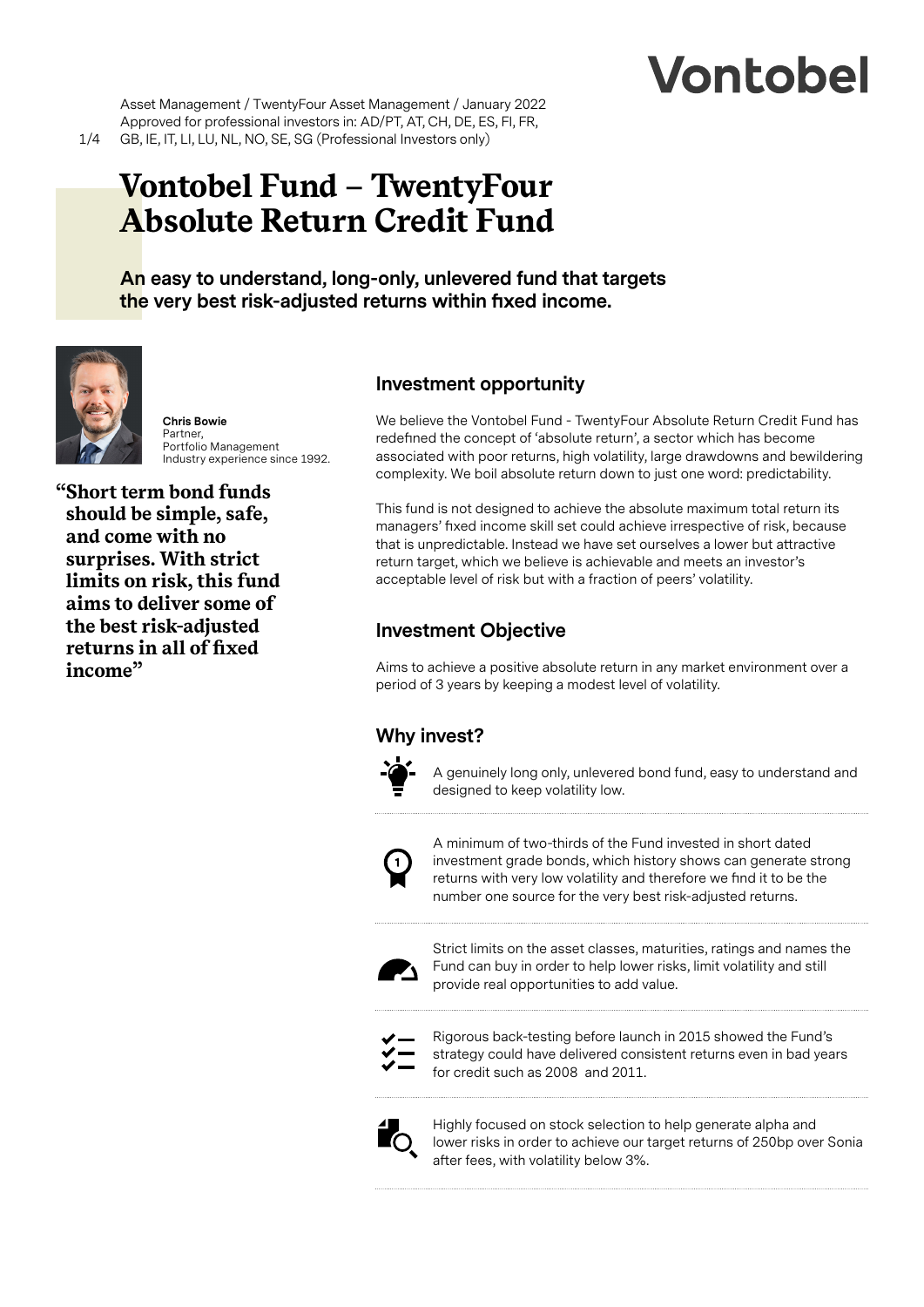2/4 Vontobel Asset Management / TwentyFour Asset Management / January 2022 For professional investors only / not for public viewing or distribution

# **Fund characteristics**

- Limited hedging and derivative use.
- A genuinely long only, unlevered bond fund which is easy to understand and designed to keep volatility low.
- Strict limits on the asset classes, maturities, ratings and names the Fund can buy in order to help lower risks, limit volatility and still provide real opportunities to add value.
- Strong focus on stock selection seeking to generate alpha and lower risks. All bond positions have to pass a rigorous screening process to show that they have the ability to deliver good return potential with low expected volatility.

#### **Investment universe**

- A minimum of two-thirds of the Fund will be invested in investment grade bonds with a maturity of five years or lower, which our research has shown have proven through every market cycle provided the very best risk-adjusted returns within fixed income.
- Beyond this core portfolio, there are strict risk constraints – a maximum of 20 % of the Fund can be invested in asset-backed securities, 33 % in government bonds, and 33 % in sub-investment grade debt at any one time.
- We avoid frequent hedging as we believe it is too expensive and places unnecessary pressure on fund managers to call every market twist and turn with absolute precision. We use tactical rates and credit hedges to better control risk around infrequent extreme events.
- We have not designed the Fund to achieve the highest total return our skill set allows, irrespective of risk, because that is unpredictable. Instead we have set a lower, predictable but still attractive return target, which can be achieved by using our skill set to its maximum at an acceptable level of risk.



- Min 66.7 % invested in 0-5 years Investment Grade bonds at all times.
- Max 20% Asset-Backed Securities.
- Max 33 % government bonds and supranational.
- Max 33 % non Investment Grade (minimum rating BB-).

#### **Why short dated IG?**

Our back-testing work showed these assets can consistently generate strong returns with very low volatility and therefore we find it to be the best source of consistently high Sharpe ratios'

\* Based on optimal model index analysis. Simulated past performance is not a reliable indicator of future performance and does not represent actual trading. It is not possible to invest directly into an index.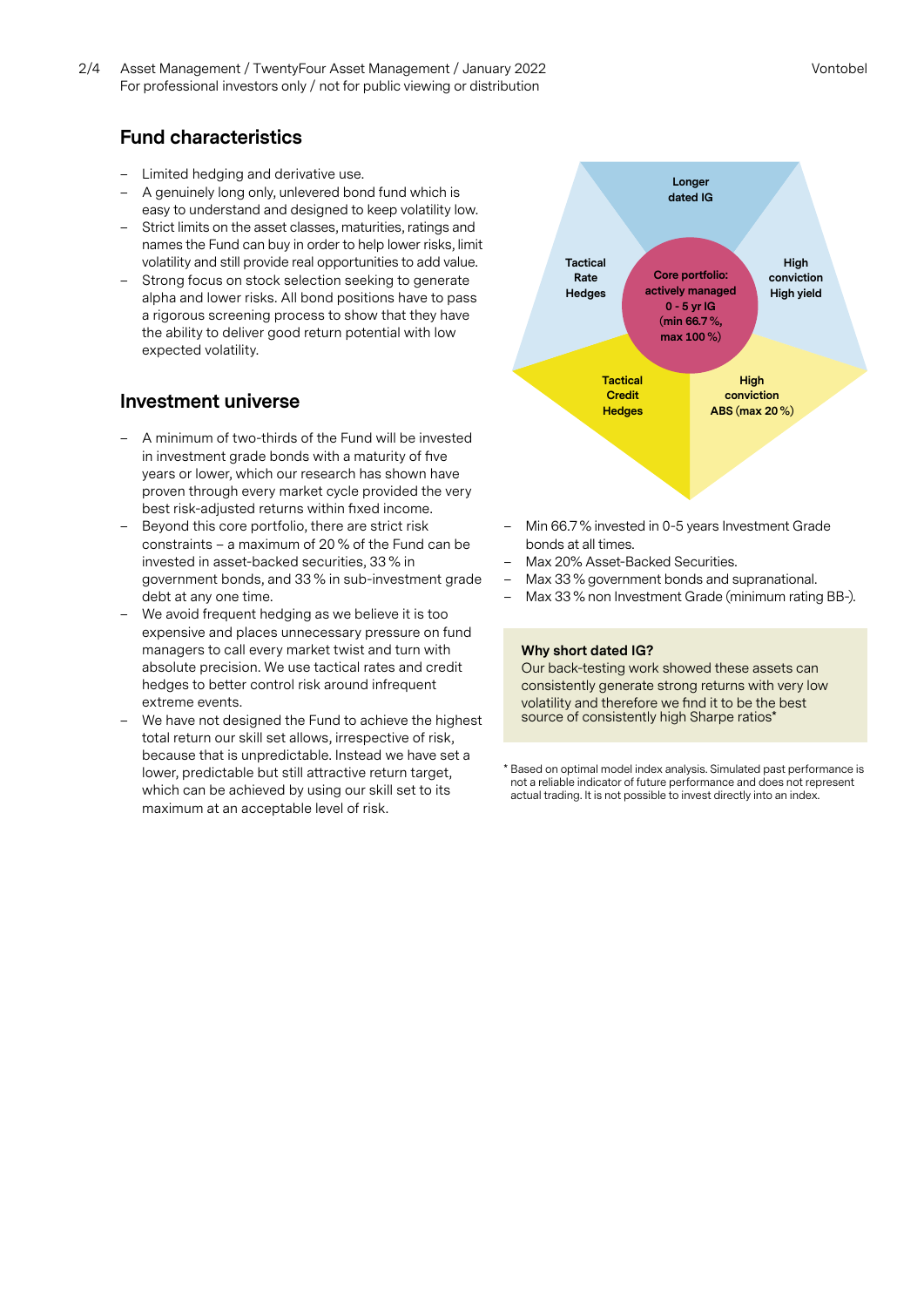# **Investment team**

We believe the blend of portfolio management and trading backgrounds gives TwentyFour a unique level of market insight. The team are able to draw on their experience gained through multiple market cycles and utilise the expertise of all 31 investment professionals at TwentyFour, with some starting in the fixed income markets in the mid-1980s. With no reliance on internal analysts we prefer a combination of our own analysis plus the ability to tap into a broad range of external research. Portfolio managers execute their own trades and direct interaction with sellside counterparts helps to build invaluable knowledge of the market's technical picture as well as enhance our ability to maximise efficient execution. The blend of portfolio management and trading backgrounds gives TwentyFour a unique level of market insight.



**Chris Bowie** Partner, Portfolio Management Industry experience since 1992.



**Diana Chiu** Portfolio Management Industry experience since 2009.



## **Gordon Shannon**

Partner, Portfolio Management Industry experience since 2007.



#### **Graeme Anderson**

Chairman, Partner, Portfolio Management Industry experience since 1986.



**Jack Daley** Portfolio Management Industry experience since 2011.



**Johnathan Owen** Portfolio Management Industry experience since 2018.

# **Fund information**

Vontobel Fund - TwentyFour Absolute Return Credit Fund

|                | ISIN SHARE CLASS CURRENCY |     | <b>MANAGEMENT FEE</b> |
|----------------|---------------------------|-----|-----------------------|
| LU1267852082 I |                           | GBP | $0.40\%$              |
|                |                           |     |                       |

Other share classes available



Scan to learn more about the fund

## **Risks**

- Limited participation in the potential of single securities.
- Success of single security analysis and active management cannot be guaranteed.
- It cannot be guaranteed that the investor will recover the capital invested.
- Derivatives entail risks relating to liquidity, leverage and credit fluctuations, illiquidity and volatility.
- Interest rates may vary, bonds suffer price declines on rising interest rates.
- High-yield bonds (non-investment-grade bonds/junk bonds) may be subject to greater market fluctuations, risk of default or loss of income and principal than higher-rated bonds.
- The Sub-Fund's investments may be subject to sustainability risks. The sustainability risks that the Sub-Fund may be subject to are likely to have an immaterial impact on the value of the Sub-Funds' investments in the medium to long term due to the mitigating nature of the Sub-Fund's ESG approach.
- The Sub-Funds' performance may be positively or negatively affected by its sustainability strategy.
- The ability to meet social or environmental objectives might be affected by incomplete or inaccurate data from third-party providers.
- Information on how environmental and social objectives are achieved and how sustainability risks are managed in this Sub-Fund may be obtained from Vontobel.com/SFDR.

**Further information and literature: Vontobel Asset Management S.A. vontobel.com/24arc**